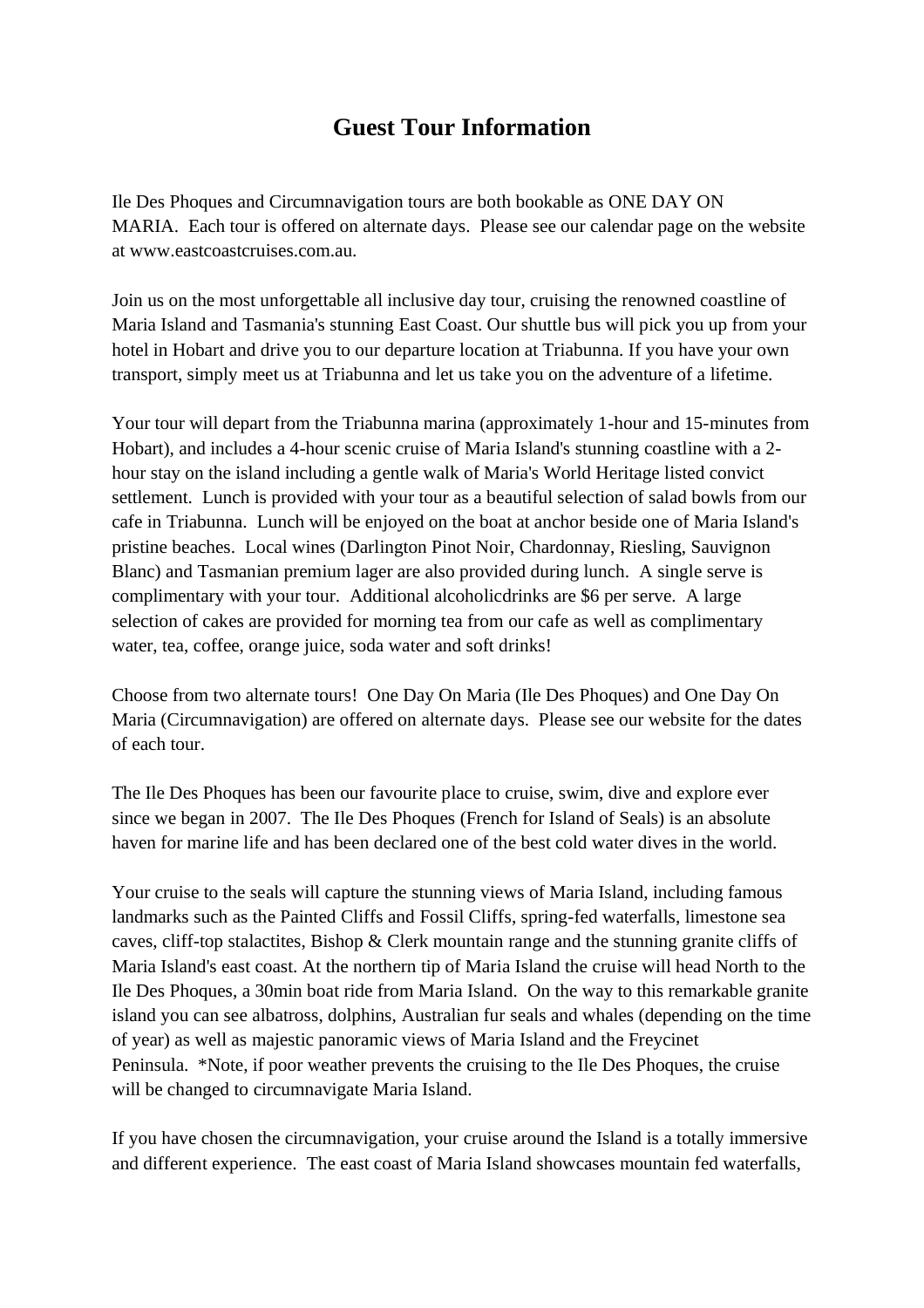secluded bays, sea caves, ancient geology and beaches of pure white sand. Enjoy expert commentary as you cruise to the renowned Riedle Bay and Shoal Bay at Maria Island's isthmus for a gourmet lunch on anchor. These stunning beaches are both identical to the world-famous Wineglass Bay and are only visited by a handful of people each year. En route around Maria Island we stop to showcase many famous landmarks including the Fossil Cliffs and Painted Cliffs.

Your lunch stop will be enjoyed onboard the boat at anchor in a remote bay at Maria Island. Complimentary non alcoholic drinks of tea, coffee, juice, soft drinks, soda water and still water are provided on the boat. A single serve of local wines (Pinot Noir, Chardonnay, Riesling, Sauvignon Blanc) and Tasmanian premium lager are also provided during lunch. Additional serves are available for purchase during lunch for \$6.

In the afternoon, both tours will dock at Darlington. The perfect way to compliment your cruise is to stretch your legs and enjoy a guided tour through Darlington's fascinating collection of preserved convict buildings, learn about the town's remarkable history and come face to face with Maria Island's resident wombats. If history is not for you, then simply soak up the sun on Darlington's white sandy beach or swim/snorkel in the waters of Maria Island's marine reserve.

Tour departs Triabunna at 9:15am and returns at 4:20pm.

# **Important! Please find the following useful information for your tour booking:**

We look forward to meeting you all at our cafe in Triabunna (21 Vicary Street) for a check-in at 8:30am. Our cafe opens at 7am and you are welcome to come along early and have a coffee and something to eat for breakfast. Our cafe has great locally roasted coffee and has a wonderful selection of healthy takeaway food, such as toasties, salad rolls, sandwiches and croissants. There is also a wonderful range of local souvenirs and photos for your to browse.

If you have selected an alternative lunch option to our salad bowls, you may choose anything else from our cafe to the value of \$10pp (cash refunds not given if under \$10). You may use this credit to purchase salad rolls or select from our range of freshly made sandwiches for children if you wish.

Payments will be taken on the day of your tour during the morning check-in. Credit cards are held against your booking as security. You will be required to use our EFTPOS machine at the cafe to pay for your tour.

There is secure parking for cars and campers behind the cafe. If you are not familiar with the area, please aim to arrive at 8:00am. Parking at the cafe is all day. Parking at the marina is also available, except along the wharf edge. There is a map provided with this email showing you the location of our cafe and booking office. Our staff will be at the cafe to meet you.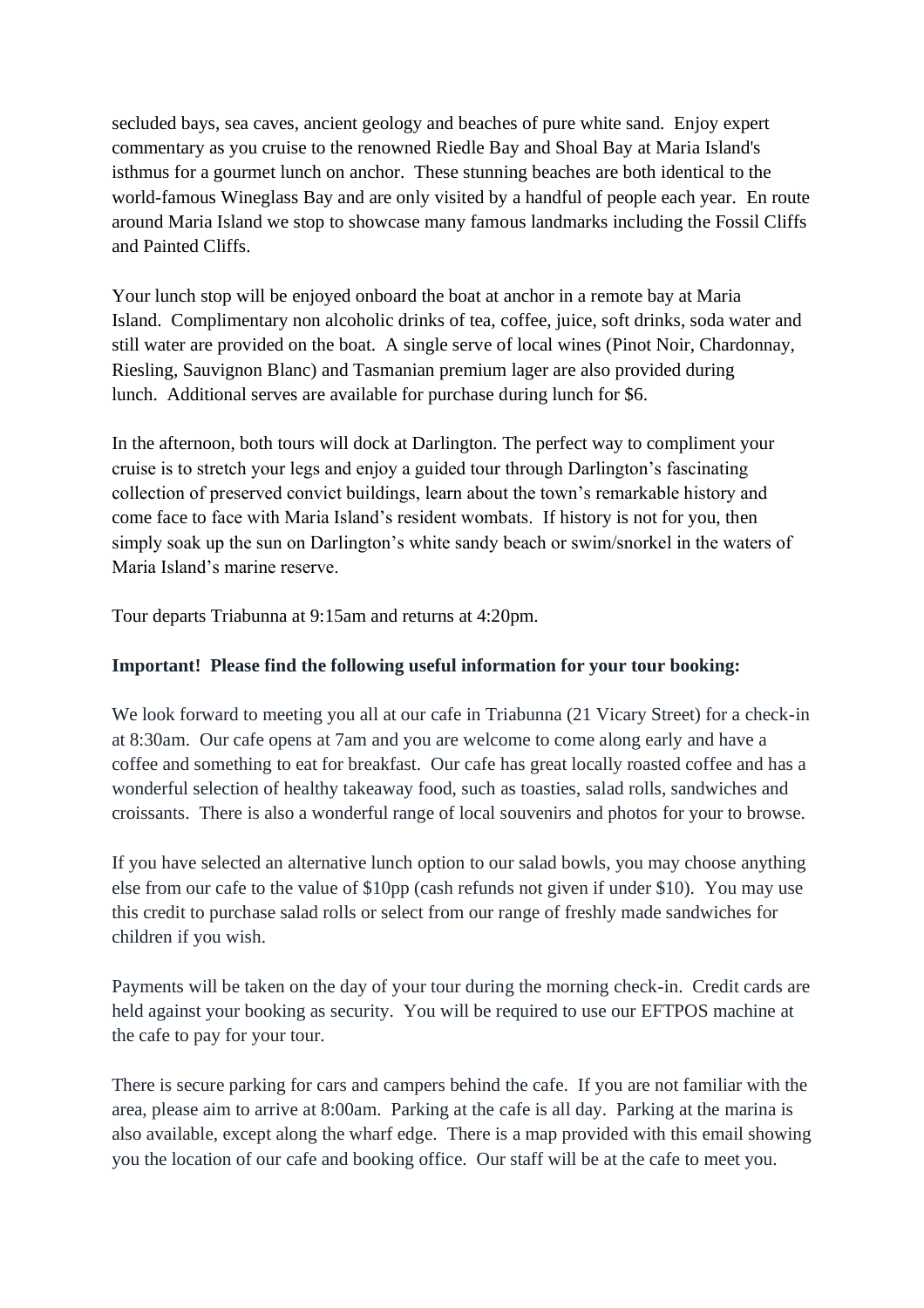Our vessel is called the Spirit Of Maria and we will board at 9:00am for a 9:10am departure. Please note we are not the ferry provider. The Maria Island ferry is a different vessel and company.

If we have any concerns about the tour proceeding (ie weather, mechanical or minimum numbers) we will contact you within the week before the tour. If you have booked accommodation especially to do this tour, you may like to ring us and confirm this tour before the cancellation policy of your accommodation expires. Please also note (important) we do not cancel the tour because of rain. If it is raining on the day, we will be still be operating the tour and we will not accept cancellations on the day.

#### **Our guarantee to you**

Each of our tours to Maria Island is especially designed to provide an exciting, informative and unforgettable day. Our professional staff are 100% committed to your enjoyment, comfort and safety and we pride ourselves on delivering the very best experience for each and every tour. We will guarantee that if we do not meet or exceed your expectation, we will refund your money no questions asked.

# **One tour ... but two cruises? What's the difference?**

After touring to Maria Island for over 10 years, we have developed a unique cruise and walk day tour with two distinct cruise options. The difference between each of the options is only in the destination of the cruise. The circumnavigation cruise will take you on a journey around the entire coastline of Maria Island and you can't possibly see any more of Maria Island in a single day than this tour! The Ile Des Phoques (island of seals) cruise will head north to a remote granite island where we visit the most playful Australian fur seals and explore the inside of the biggest granite seas caves in Tasmania, possibly Australia. These caves are world class natural wonders and leave everyone totally speechless when inside them on the boat. Upon returning from the Ile Des Phoques, we visit the famous Fossil Cliffs and Painted Cliffs before docking at Darlington.

Each cruise will return to Maria Island for a relaxed afternoon guided walk of the Darlington convict settlement, exploring history and the island's friendly wildlife.

# **Which cruise is scheduled?**

As we only have one boat, we are only able to operate one tour on each day. We have scheduled the tours to alternate between the two cruises over the calendar days of summer. Please visit our calendar page to identify which cruise has been chosen for any given day. Please note that if poor weather prevents us from cruising to the Ile Des Phoques, the cruise will be changed to circumnavigate the coastline of Maria Island.

# **Minimum Numbers**

Due to the high operational costs of our tours, we do require a minimum of 6 adult passengers for each tour. We are always hopeful that we will reach this requirement on every tour, however if we have not yet met the requirement within 48hrs days of the tour date, we will contact you to discuss the flexibility and options of moving to a different day.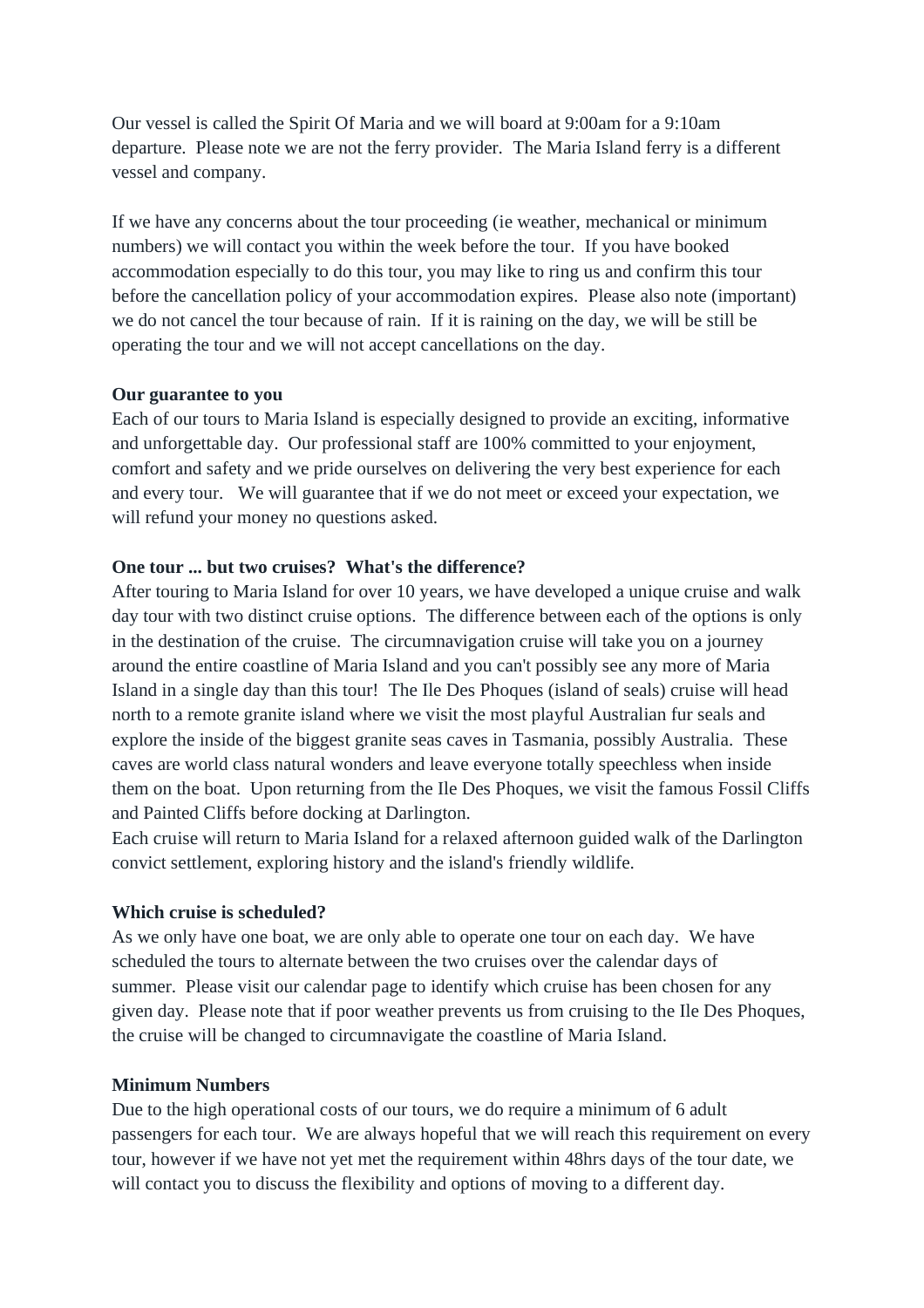# **Payments**

Payments will be taken on the day of your tour during the morning check-in. Credit cards are held against your booking as security. You will be required to use our EFTPOS machine at the cafe to pay for your tour. Maria Island Cruises accepts credit cards (Visa or Mastercard), PayPal or Direct Deposit (EFT) payments with each booking. We do not accept cash on the day. Credit card details are stored in a secure online booking system and are removed after the completion of your tour. Adjustments to bookings paid via credit cards can be made at anytime without any extra charges. Adjustments to bookings paid via PayPal or EFT payments will be made on the day of your tour. Refunds do not incur any fees or charges.

# **Cancelling your tour**

If you would like to cancel your booking, you are welcome to do so. Please let us know before the day of the tour. We are very reasonable in providing refunds to customers, we simply ask that you notify us within 24hrs. We do not accept cancellations on the day but will provide a voucher for 50% of the cost of your booking for you to redeem at a later date. Credit cards will be charged if you do not show up without notifying our office. Please note (important) we do not cancel tours because of rain. We only cancel tours if strong wind and swell prevent us from safely and comfortably cruising around Maria Island. If you wake up to rain on the day of your tour, please note that unless conditions on the water are rough, we will still be cruising and will not accept cancellations on the day because of rainy or overcast conditions. Rain is a good thing here as we typically have low annual rainfall! The mountains, cliffs and waterfalls of Maria Island all look amazing with mist and cloud around them and we are equally excited to tour on wet and rainy days. Lastly, please feel free to call our office on 0362571300 (8am-6pm) if you would like to discuss the weather or your booking.

# **Refunds**

If you have cancelled and are required a refund, we are happy to do so without additional charges. Refunds can be given back to you credit cards, be made by EFT or via Paypal. Refunds will be given to customers who cancel outside of 24hrs from the departure date. If cancellations are made inside 24hrs (the day before) our staff will have already begun to cater for your tour. In this case, we will offer a 50% refund on the total booking cost with a voucher for the remaining amount to be taken at a later date. No refunds will be given for cancellations made by customers on the day of travel. Instead a voucher will be issued to be redeemed at a later date. Cancellations made by our business will allow for full refunds at any time with no extra charges.

# **December 25th and 26th**

Unfortunately our tours will not operate on December 25th or December 26th this season.

# **Children**

Our tours are PERFECT for children! In fact, our tours are so much fun they bring out the child in all of us!! The friendly wildlife at Maria Island capture the imagination of children and adults alike. Although each tour is packed full of adventure, they are different and we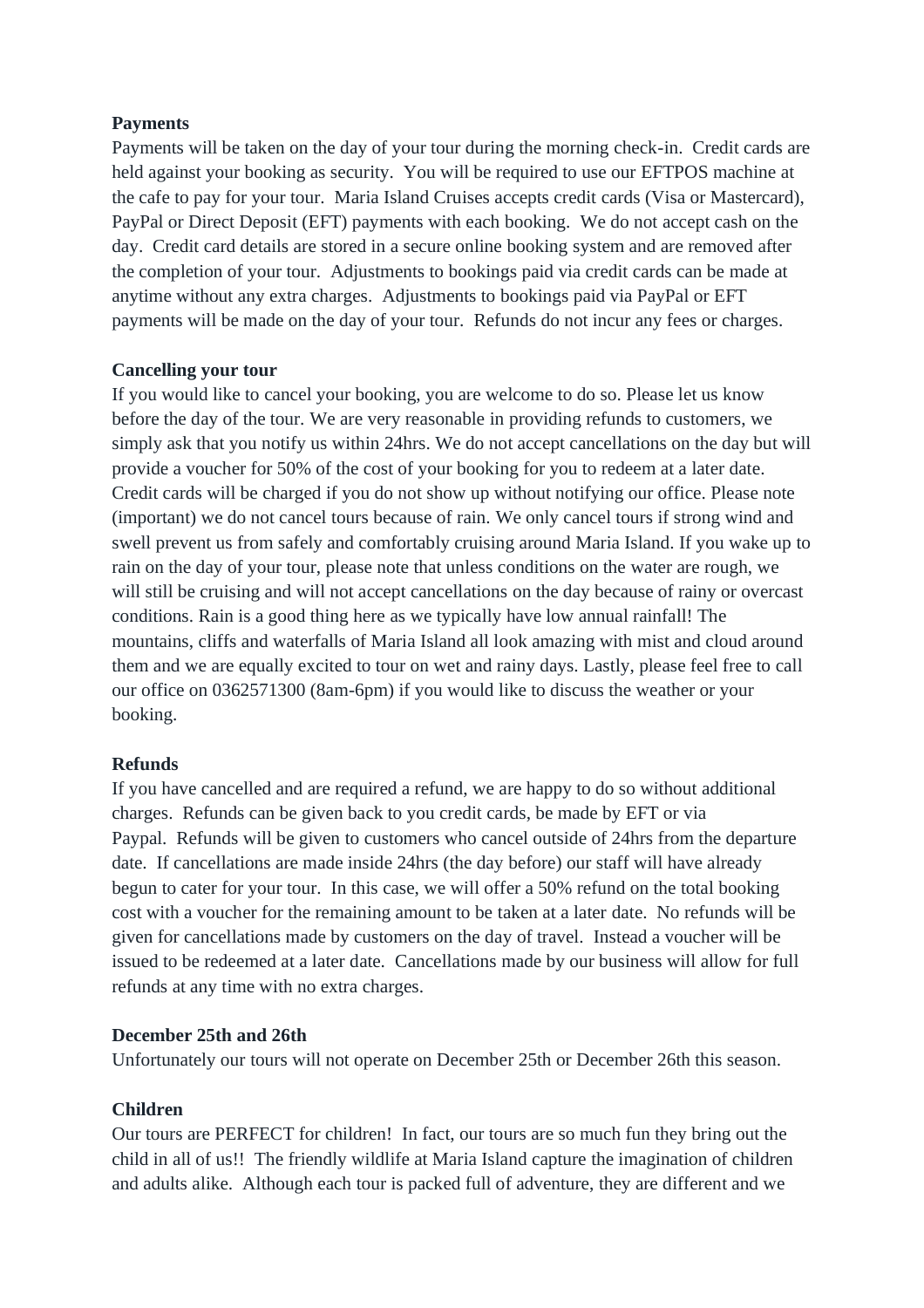often recommend visiting the "Island Of Seals" for young children if you have the choice. We have provided concessions for children between 3yo - 15yo and families (2A + 2Ch). Infants under 3yo travel for free. Children 16yo and older can be declared as students and are available to use the concession rate.

#### **Lunch**

Lunch is provided on the tour from our cafe as a large healthy salad bowl. A variety of salad lunch options include; chicken breast coasted in pesto aioli, smoked salmon, roast beef, leg ham or vegetarian/vegan. If a salad bowl is not for your liking, please let us know and you may choose anything else from our cafe to the value of \$10pp (cash refunds not given if under \$10). You may use this credit to purchase salad rolls or select from our range of freshly made sandwiches for children if you wish. You are also welcome to bring your own lunch on the day. Lunch is enjoyed on the boat whilst at anchor in an idyllic remote location at Maria Island.

#### **Alcoholic drinks**

Our tours are licensed to provide alcoholic drinks with lunch. A complimentary serve of wine or beer is provided with your lunch. Our selection of Darlington Vineyard wines (\$6 per additional serve) include: Sauvignon Blanc, Chardonnay, Riesling and Pinot Noir. Our selection of Tasmanian beer include Boags Premium Larger or Boags Premium Light (\$6 per bottle). Soft drinks, juice, water, tea and coffee are provided free of charge on the boat. Additional drinks can also be purchased on the boat during lunch and added to your order (applicable to orders booked by credit card direct. Please bring a payment method with you if you have paid for your tour by PayPal, direct deposit or via a tourism agent).

#### **On board Toilet**

Our custom built vessel Spirit Of Maria has a very comfortable, full-sized toilet. It also has the BEST view imaginable! The toilet is electronic flushing (no pumps or vales) and offers easy access and doubles as a private change room.

#### **Weather**

As you would expect, sometimes the weather does effect our plan for cruising at short notice. If the weather does not allow for a cruise to Ile Des Phoques, the cruise will be changed to circumnavigate Maria Island. If we cannot circumnavigate the island, we will construct the next best cruise itinerary to ensure you remain safe and comfortable. We have a very good idea of the weather 7 days before the cruise date. If there are any concerns about changing the plan of the tour, or cancelling we will let you know. If you have your own concerns about the weather, PLEASE give us a call. Our staff are trained to read the local weather conditions at Maria Island with our cruise in mind. We only operate the tours in gentle weather. Please also note, we do not cancel tours because of rain. We only cancel tours if strong wind and swell prevent us from safely and comfortably cruising around Maria Island.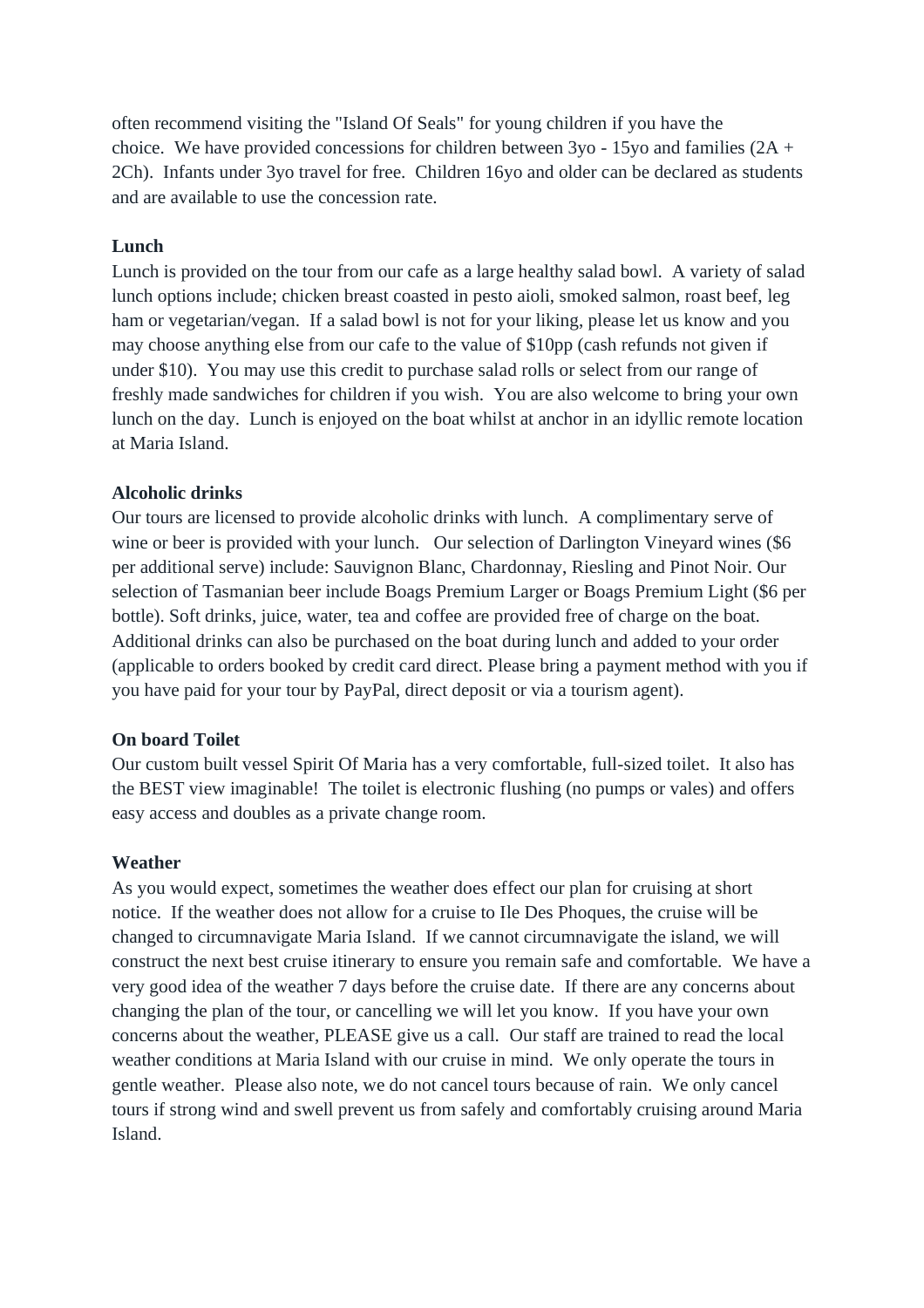#### **Travel Sickness**

If you are concerned about sea sickness, there is a pharmacy in Triabunna where you can purchase motion sickness medication. Please inform our boat staff if you are susceptible to motion sickness and they will allow you onto the boat first and allocate you the last row of seats (at the rear of the boat). This is where we advise people to sit if they are prone to motion sickness. Please do not choose to sit at the bow (front) of the boat. We also have ginger tablets and wrist bands (they work!) so please also ask for these before we depart. It is not common to feel motion sick on our boat, but always best to take precautions.

#### **General Booking Terms**

Maria Island Cruises reserves the right to cancel departures at anytime and will refund the full amount of any monies paid by the customer. Bookings must be confirmed by Maria Island Cruises before the commencement of the cruise. Cancellations by the customer must be made 24 hours prior to the cruise departure to avoid cancellation fees. Cancellations by the customer within 24 hours of the tour departure will attract a cancellation fee of fifty percent of the total tour cost. Customers who cancel on the day of their cruise or tour booking or who fail to attend will be charged the full amount and not be entitled to a refund . A voucher will be issued instead for 50% of the tour value. Prices may be subject to change at anytime.